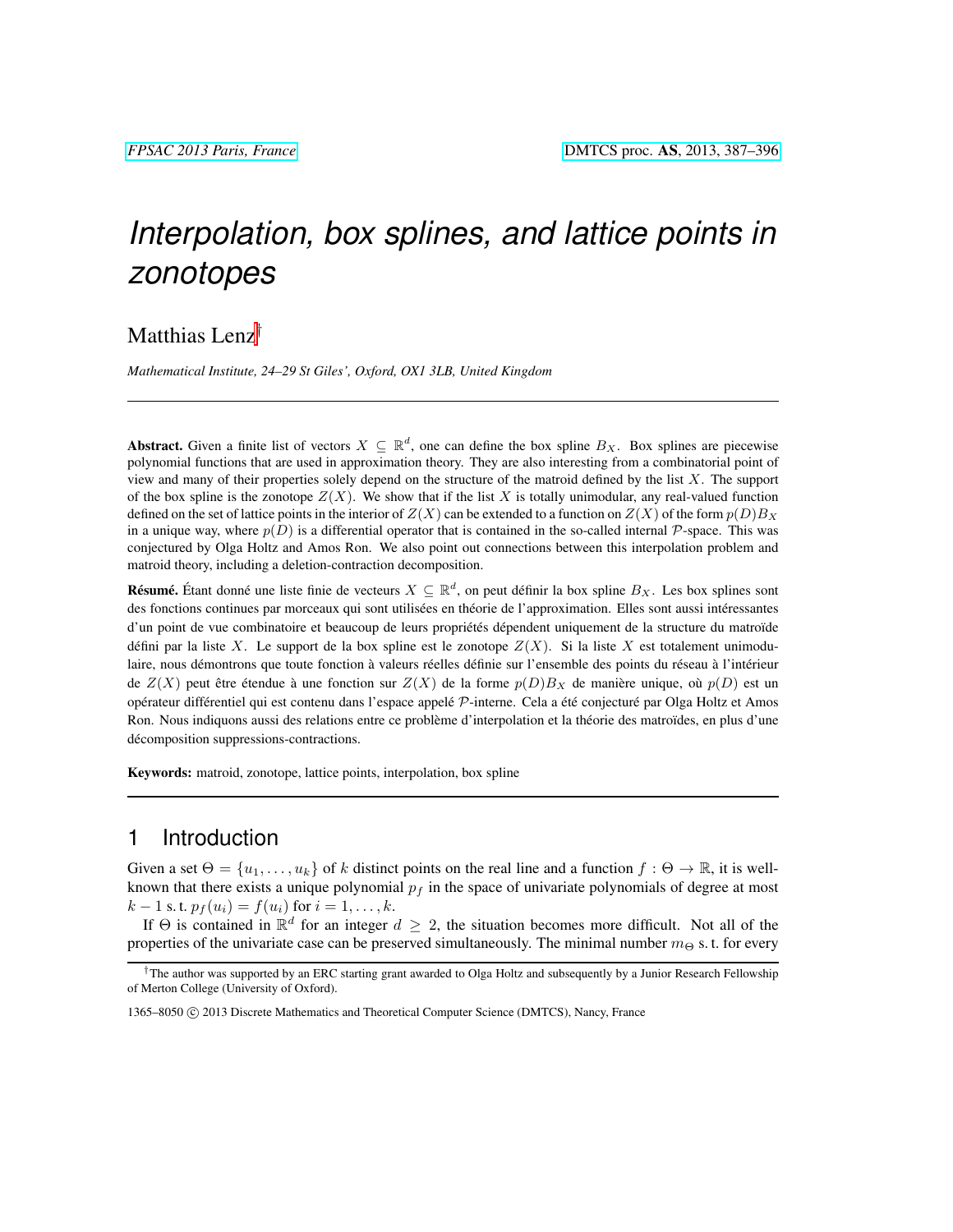$f : \Theta \to \mathbb{R}$  there exists a polynomial  $p_f \in \mathbb{R}[x_1, \ldots, x_d]$  of total degree at most  $m_{\Theta}$  that satisfies  $p_f (u_i) = f(u_i)$  depends on the geometric configuration of the points in  $\Theta$ . Furthermore, the interpolating polynomial  $p_f$  of degree at most  $m_{\Theta}$  is in general not uniquely determined. This is only possible if the dimension of the space of polynomials of degree at most  $m_{\Theta}$  happens to be equal to k.

Uniqueness is possible if we choose the interpolating polynomials from a special space. Carl de Boor and Amos Ron introduced the *least solution* to the polynomial interpolation problem. For an arbitrary finite point set  $\Theta \subseteq \mathbb{R}^d$ , they construct a space of multivariate polynomials  $\Pi(\Theta)$  that has dimension  $|\Theta|$ and that contains a unique polynomial interpolating polynomial  $p_f$  for every function  $f : \Theta \to \mathbb{R}$  [\[12,](#page-8-0) [13\]](#page-8-1).

In this paper, we construct a space that contains unique interpolating functions for the special case where  $\Theta$  is the set of lattice points in the interior of a zonotope. The space is of a very special nature: it is obtained by applying certain differential operators to the box spline. This is interesting because it connects various algebraic and combinatorial structures with interpolation and approximation theory. More information on multivariate polynomial interpolation can be found in the survey paper [\[17\]](#page-9-0).

We use the following setup: U denotes a d-dimensional real vector space and  $\Lambda \subseteq U$  a lattice. Let  $X = (x_1, \ldots, x_N) \subseteq \Lambda$  be a finite list of vectors that spans U. We assume that X is totally unimodular with respect to  $\Lambda$ , *i. e.* every basis for U that can be selected from X is also a lattice basis. The symmetric algebra over U is denoted by  $Sym(U)$ . We fix a basis  $s_1, \ldots, s_d$  for the lattice. This makes it possible to identify  $\Lambda$  with  $\mathbb{Z}^d$ ,  $U$  with  $\mathbb{R}^d$ ,  $Sym(U)$  with the polynomial ring  $\mathbb{R}[s_1,\ldots,s_d]$ , and  $X$  with a  $(d \times N)$ matrix. Then  $X$  is totally unimodular if and only if every non-singular square submatrix of this matrix has determinant 1 or −1. A base-free setup is however more convenient when working with quotient vector spaces.

The *zonotope*  $Z(X)$  is defined as

$$
Z(X) := \left\{ \sum_{i=1}^{N} \lambda_i x_i : 0 \le \lambda_i \le 1 \right\}.
$$
 (1)

We denote its set of interior lattice points by  $\mathcal{Z}_-(X) := \text{int}(Z(X)) \cap \Lambda$ . The *box spline*  $B_X : U \to \mathbb{R}$  is a piecewise polynomial function that is supported on the zonotope  $Z(X)$ . It is defined by

$$
B_X(u) := \frac{1}{\sqrt{\det(XX^T)}} \operatorname{vol}_{N-d} \left\{ (\lambda_1, \dots, \lambda_N) \in [0,1]^N : \sum_{i=1}^N \lambda_i x_i = u \right\}.
$$
 (2)

For examples, see Figure [1](#page-3-0) and Example [10.](#page-4-0) A good reference for box splines and their applications in approximation theory is [\[11\]](#page-8-2). Our terminology is closer to [\[14,](#page-8-3) Chapter 7], where splines are studied from an algebraic point of view.

A vector  $u \in U$  defines a linear form  $p_x \in \text{Sym}(U)$ . For a sublist  $Y \subseteq X$ , we define  $p_Y := \prod_{y \in Y} p_y$ . For example, if  $Y = ((1,0), (1, 2))$ , then  $p_Y = s_1^2 + 2s_1s_2$ . Now we define the

$$
central P-space P(X) := span{p_Y : rk(X \setminus Y) = rk(X)}
$$
\n(3)

and the *internal* 
$$
P
$$
-space  $P_{-}(X) := \bigcap_{x \in X} P(X \setminus x)$ . (4)

The space  $\mathcal{P}_-(X)$  was introduced in [\[18\]](#page-9-1) where it was also shown that the dimension of this space is equal to  $|\mathcal{Z}_-(X)|$ . The space  $\mathcal{P}(X)$  first appeared in approximation theory [\[1,](#page-8-4) [10,](#page-8-5) [16\]](#page-8-6). Later, spaces of this type and generalisations were also studied by authors in other fields, *e. g.* [\[2,](#page-8-7) [4,](#page-8-8) [19,](#page-9-2) [22,](#page-9-3) [24,](#page-9-4) [26,](#page-9-5) [29\]](#page-9-6).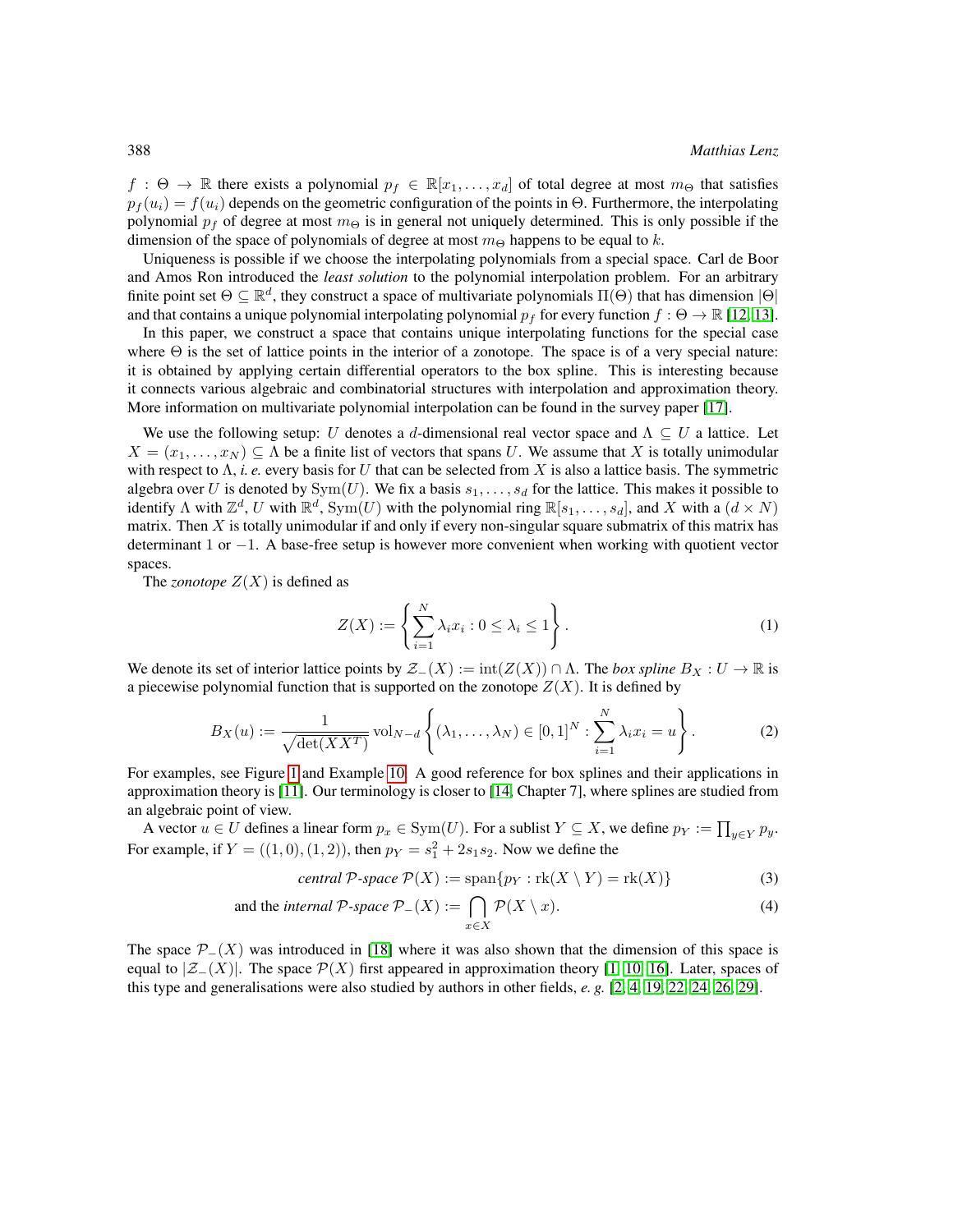We will let the elements of  $\mathcal{P}_-(X)$  act as differential operators on the box spline. For  $p \in \mathcal{P}_-(X) \subseteq$  $Sym(U) \cong \mathbb{R}[s_1, \ldots, s_r]$ , we write  $p(D)$  to denote the differential operator obtained from p by replacing the variable  $s_i$  by  $\frac{\partial}{\partial s_i}$ .

The following proposition ensures that the box spline is sufficiently smooth so that the derivatives that appear in the Main Theorem actually exist.

<span id="page-2-1"></span>**Proposition 1.** Let  $X \subseteq \Lambda \subseteq U \cong \mathbb{R}^d$  be a list of vectors that is totally unimodular and let  $p \in \mathcal{P}_-(X)$ . *Then*  $p(D)B_X$  *is a continuous function.* 

Now we are ready to state the Main Theorem. It was conjectured by Olga Holtz and Amos Ron [\[18,](#page-9-1) Conjecture 1.8].

<span id="page-2-0"></span>**Theorem 2** (Main Theorem). Let  $X \subseteq \Lambda \subseteq U \cong \mathbb{R}^d$  be a list of vectors that is totally unimodular. Let f *be a real valued function on*  $\mathcal{Z}_-(X)$ *, the set of interior lattice points of the zonotope defined by* X.

*Then there exists a unique polynomial*  $p \in \mathcal{P}_-(X) \subseteq \mathbb{R}[s_1,\ldots,s_d]$ , *s. t.*  $p(D)B_X$  *equals*  $f$  *on*  $\mathcal{Z}_-(X)$ *.* 

*Here,*  $p(D)$  *denotes the differential operator obtained from*  $p$  *by replacing the variable*  $s_i$  *by*  $\frac{\partial}{\partial s_i}$  *and*  $B_X$  *denotes to the box spline defined by* X.

*Remark* 3*.* Total unimodularity of the list X is a crucial requirement in Theorem [2.](#page-2-0) Namely, the dimension of  $\mathcal{P}_-(X)$  and  $|\mathcal{Z}_-(X)|$  agree if and only if X is totally unimodular. Note that if one vector in X is multiplied by an integer  $\lambda \geq 2$ ,  $|\mathcal{Z}_-(X)|$  increases while  $\mathcal{P}_-(X)$  stays the same.

Total unimodularity also enables us to make a simple deletion-contraction proof: it implies that  $\Lambda/x$  is a lattice for all  $x \in X$ . In general, quotients of lattices may contain torsion elements.

*Remark* 4. We have mentioned above that  $\dim(\mathcal{P}_-(X)) = |\mathcal{Z}_-(X)|$  holds. This is a consequence of a deep connection between the spaces  $\mathcal{P}_-(X)$  and  $\mathcal{P}(X)$  and matroid theory. The Hilbert series of these two spaces are evaluations of the Tutte polynomial of the matroid defined by  $X$  [\[2\]](#page-8-7). One can deduce that the Hilbert series of the internal space is equal to the h-polynomial of the broken-circuit complex [\[5\]](#page-8-9) of the matroid  $M^*(X)$  that is dual to the matroid defined by X and the Hilbert series of the central space equals the h-polynomial of the matroid complex of  $M^*(X)$ . The Ehrhart polynomial of a zonotope that is defined by a totally unimodular matrix is also an evaluation of the Tutte polynomial (see *e. g.* [\[30\]](#page-9-7)). In summary, for a totally unimodular matrix  $X$ 

$$
\dim \mathcal{P}_-(X) = |\mathcal{Z}_-(X)| = \mathfrak{T}_X(0,1) \text{ and } \dim \mathcal{P}(X) = \text{vol}(Z(X)) = \mathfrak{T}_X(1,1) \tag{5}
$$

holds, where  $\mathfrak{T}_X$  denotes the Tutte polynomial of the matroid defined by X.

It is also interesting to know that the Ehrhart polynomial of an arbitrary zonotope defined by an integer matrix is an evaluation of the arithmetic Tutte polynomial [\[6,](#page-8-10) [7\]](#page-8-11).

The full-length version of this extended abstract that includes all proof is available on the arXiv [\[23\]](#page-9-8). Various related papers have been presented at FPSAC in recent years (*e. g.* [\[2,](#page-8-7) [21,](#page-9-9) [27\]](#page-9-10)).

Organisation of this extended abstract. In Section [2](#page-3-1) we will discuss some basic properties of splines. Section [3](#page-4-1) is devoted to the one-dimensional case. In Section [4](#page-5-0) we will recall the wall-crossing formula for splines that can be used to prove Proposition [1.](#page-2-1) In Section [5](#page-6-0) we will define deletion and contraction and in Section [6](#page-6-1) we will state a deletion-contraction decomposition of our interpolation problem that implies the Main Theorem.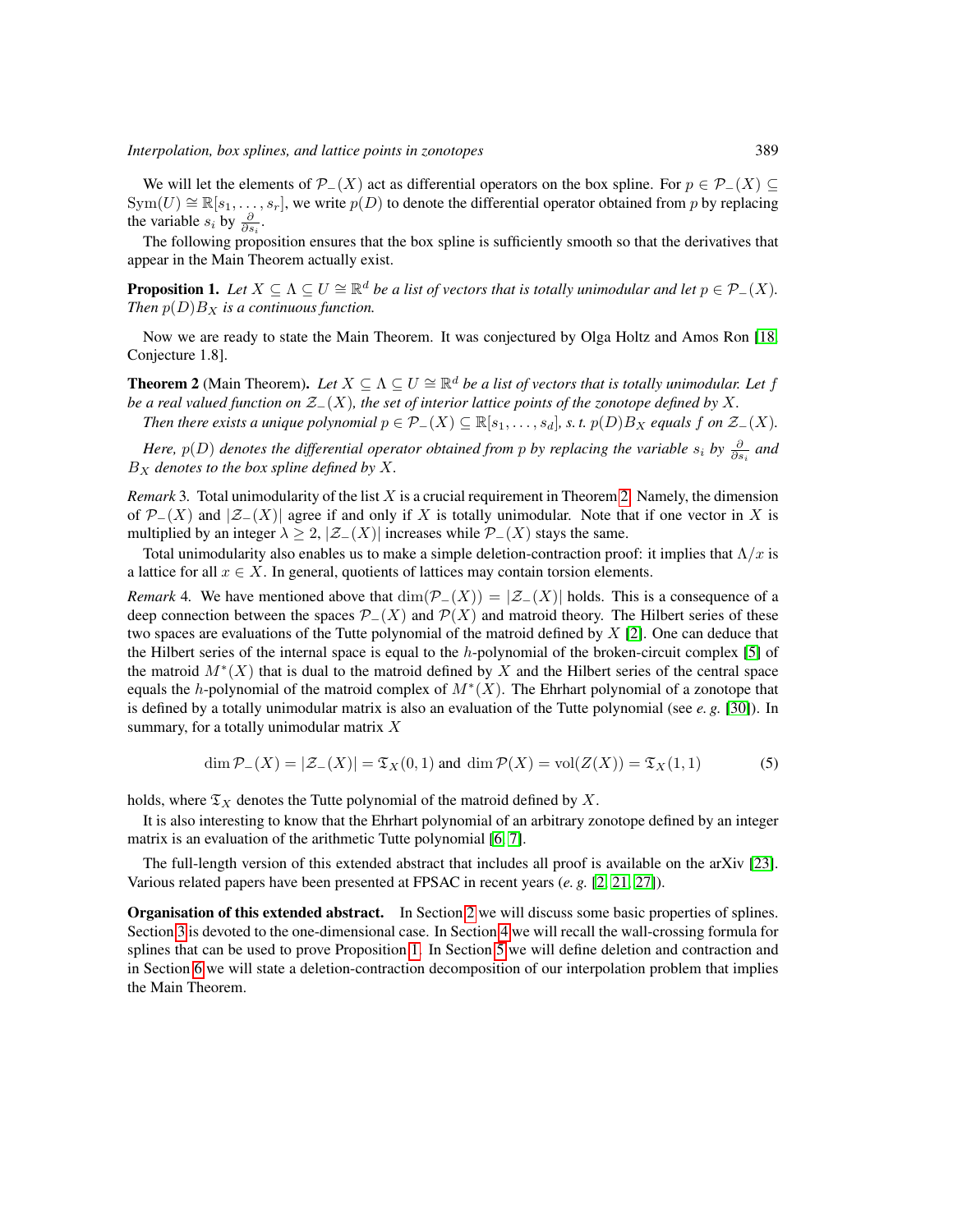390 *Matthias Lenz*



<span id="page-3-0"></span>**Figure 1:** A very simple two-dimensional example. Here,  $X = ((1,0), (0,1), (1,1)),$   $\mathcal{P}_-(X) = \mathbb{R}$ , and there is only one interior lattice point in  $Z(X)$ .

## <span id="page-3-1"></span>2 Splines

In this section we will introduce the multivariate spline and discuss some basic properties of splines. Proofs of the results that we mention here can be found in [\[14,](#page-8-3) Chapter 7] and some also in [\[11\]](#page-8-2).

If the convex hull of the vectors in X does not contain 0, we define the *multivariate spline* (or truncated power)  $T_X: U \to \mathbb{R}$  by

$$
T_X(u) := \frac{1}{\sqrt{\det(XX^T)}} \operatorname{vol}_{N-d} \{ (\lambda_1, \dots, \lambda_N) \in \mathbb{R}_{\geq 0}^N : \sum_{i=1}^N \lambda_i x_i = u \}.
$$
 (6)

The support of  $T_X$  is the *cone*  $\text{cone}(X) := \left\{ \sum_{i=1}^N \lambda_i x_i : \lambda_i \ge 0 \right\}.$ 

Sometimes it is useful to think of the two splines  $B_X$  and  $T_X$  as distributions. In particular, one can then define the splines for lists  $X \subseteq U$  that do not span U.

*Remark* 5. Let  $X \subseteq U \cong \mathbb{R}^r$  be a finite list of vectors. The multivariate spline  $T_X$  and the box spline  $B_X$ are distributions that are characterised by the formulae

$$
\int_{U} \varphi(u) B_X(u) \, \mathrm{d}u = \int_0^1 \cdots \int_0^1 \varphi\left(\sum_{i=1}^N \lambda_i x_i\right) \mathrm{d}\lambda_1 \cdots \mathrm{d}\lambda_N \tag{7}
$$

and 
$$
\int_{U} \varphi(u) T_X(u) du = \int_{0}^{\infty} \cdots \int_{0}^{\infty} \varphi\left(\sum_{i=1}^{N} \lambda_i x_i\right) d\lambda_1 \cdots d\lambda_N.
$$
 (8)

where  $\varphi$  denotes a test function.

*Remark* 6*.* Convolutions of splines are again splines. In particular,

$$
T_X = T_{x_1} * \dots * T_{x_N} \text{ and } B_X = B_{x_1} * \dots * B_{x_n}.
$$
 (9)

<span id="page-3-3"></span>For  $x \in X$ , differentiation of the two splines in direction x is particularly easy:

<span id="page-3-4"></span><span id="page-3-2"></span>
$$
D_x T_X = T_{X \setminus x} \tag{10}
$$

and 
$$
D_x B_X = \nabla_x B_{X \setminus x} := B_{X \setminus x} - B_{X \setminus x} (\cdot - x).
$$
 (11)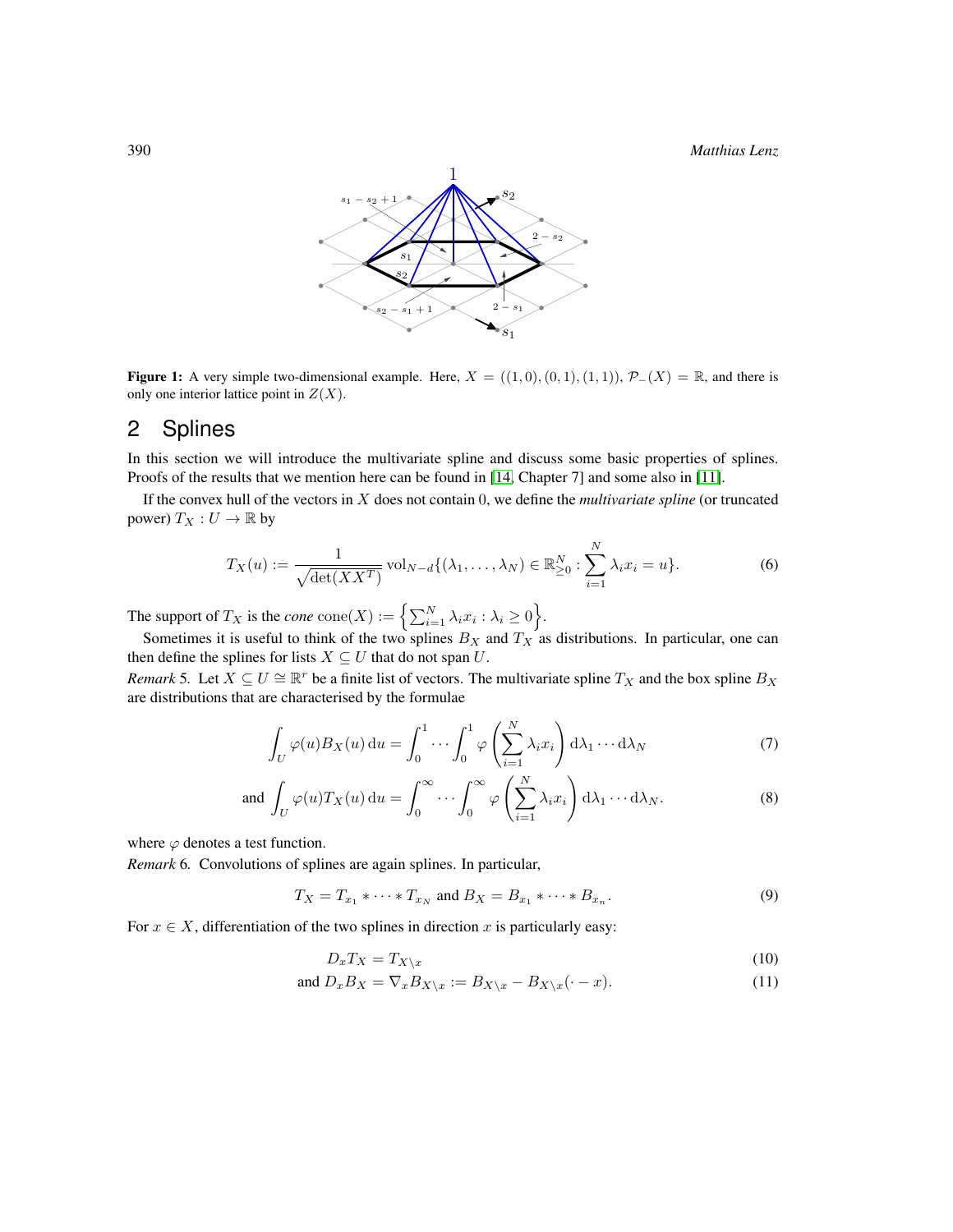*Interpolation, box splines, and lattice points in zonotopes* 391

*Remark* 7. For a basis  $C \subseteq U$ ,

<span id="page-4-2"></span>
$$
B_C = \frac{\chi_{Z(C)}}{|\det(C)|} \text{ and } T_C = \frac{\chi_{\text{cone}(C)}}{|\det(C)|},\tag{12}
$$

where  $\chi_A: U \to \{0,1\}$  denotes the indicator function of the set  $A \subseteq U$ . In conjunction with [\(9\)](#page-3-2), [\(12\)](#page-4-2) provides a simple recursive method to calculate the splines.

*Remark* 8*.* The box spline can easily be obtained from the multivariate spline. Namely,

$$
B_X(u) = \sum_{S \subseteq X} (-1)^{|S|} T_X(u - a_S), \qquad (13)
$$

where  $a_S := \sum_{a \in S} a$ .

# <span id="page-4-1"></span>3 Cardinal  $B$ -splines

In this section we will discuss the one-dimensional case of Theorem [2.](#page-2-0) This case can be used as base case for the inductive proof of the Main Theorem.

Let  $X_N := (1, \ldots, 1) \subseteq \mathbb{Z} \subseteq \mathbb{R}^1$ . WLOG every totally unimodular list of vectors in  $\mathbb{R}^1$  can be written  $\overline{N}$  times

in this way.

One can easily calculate the corresponding box splines (cf. Remark [7\)](#page-3-3):

$$
B_{X_{N+1}}(u) = \int_0^1 B_{X_N}(u - \tau) d\tau = \sum_{j=0}^{N+1} \frac{(-1)^j}{N!} {N+1 \choose j} (u - j)_+^N,
$$
 (14)

where  $(u-j)_+^N := \max(u-j, 0)^N$ . The functions  $B_{X_{N+1}}$  are called *cardinal B-splines* in the literature (*e. g.* [\[9\]](#page-8-12)).

Note that  $\mathcal{Z}_-(X_{N+1}) = \{1, 2, ..., N\},\$ 

$$
\mathcal{P}_{X_{N+1}} = \text{span}\{1, s, \ldots, s^N\}, \text{ and } \mathcal{P}_-(X_{N+1}) = \text{span}\{1, s, \ldots, s^{N-1}\}.
$$

Hence, in the one-dimensional case, Theorem [2](#page-2-0) is equivalent to the following proposition.

<span id="page-4-3"></span>**Proposition 9.** Let  $N \in \mathbb{N}$ . For every function  $f : \{1, \ldots, N\} \to \mathbb{R}$ , there exist uniquely determined *numbers*  $\lambda_1, \ldots, \lambda_N \in \mathbb{R}$  *s. t.* 

$$
\sum_{i=1}^{N} \lambda_i D_x^{i-1} B_{X_{N+1}}(j) = f(j) \text{ for } j = 1, \dots, N. \tag{15}
$$

For  $N \in \mathbb{N}$ , we consider the matrix  $(N \times N)$ -matrix  $M^N$  whose entries are given by

$$
m_{ij}^N = D_x^{i-1} B_{X_{N+1}}(j). \tag{16}
$$

<span id="page-4-0"></span>Proposition [9](#page-4-3) is equivalent to  $M^N$  having full rank. Here are a few simple examples (see also Figure [2\)](#page-5-1).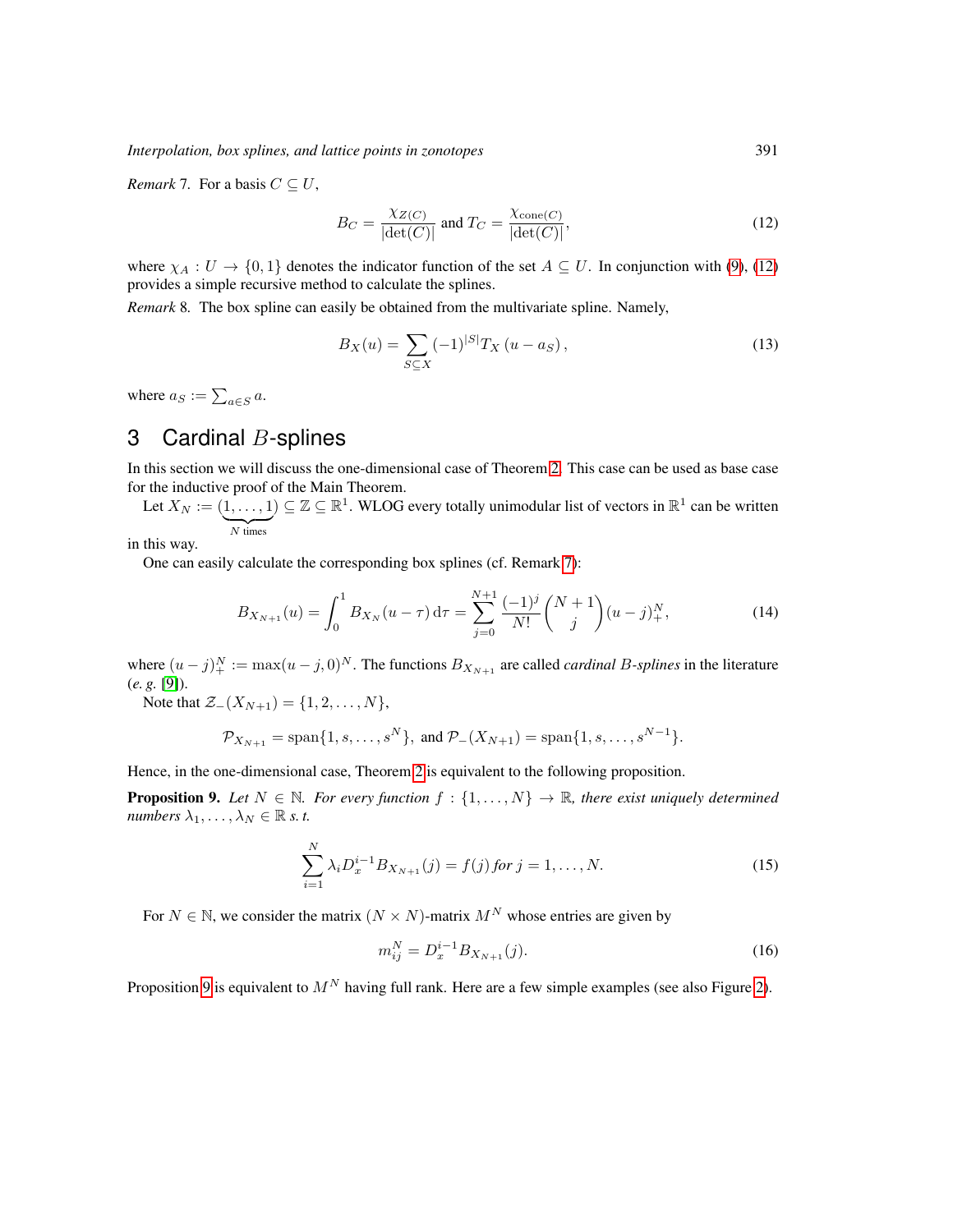392 *Matthias Lenz*



<span id="page-5-1"></span>Figure 2: The cardinal B-splines  $B_2$ ,  $B_3$ , and  $B_4$ .

Example 10.

$$
B_{X_2}(s) = s - 2(s - 1)_{+} + (s - 2)_{+}
$$
\n(17)

$$
B_{X_3}(s) = \frac{1}{2} \left( s^2 - 3(s-1)_+^2 + 3(s-2)_+^2 - (s-3)_+^2 \right) \tag{18}
$$

$$
B_{X_4}(s) = \frac{1}{6} \left( s^3 - 4(s-1)_+^3 + 6(s-2)_+^3 - 4(s-3)_+^3 + (s-4)_+^3 \right) \tag{19}
$$

$$
M^{2} = (1) \qquad \qquad M^{3} = \begin{pmatrix} \frac{1}{2} & \frac{1}{2} \\ 1 & -1 \end{pmatrix} \qquad \qquad M^{4} = \begin{pmatrix} \frac{1}{6} & \frac{4}{6} & \frac{1}{6} \\ \frac{1}{2} & 0 & -\frac{1}{2} \\ 1 & -2 & 1 \end{pmatrix}
$$

# <span id="page-5-0"></span>4 Smoothness and wall-crossing

In this section we will discuss the proof of Proposition [1.](#page-2-1) First, we will mention some results on the structure of the multivariate spline  $T_X$  that can be used in the proof. The Wall-Crossing Theorem describes the behaviour of  $T_X$  when we pass from one region of polynomiality to another.

Definition 11. A *tope* is a connected component of the complement of

$$
\mathcal{H}_X := \{ \text{span}(Y) : Y \subseteq X, \text{rk}(Y) = \text{rk}(X) - 1 \} \subseteq U \tag{20}
$$

The following theorem is a consequence of Lemma 3.3 and Proposition 3.7 in [\[15\]](#page-8-13).

<span id="page-5-2"></span>**Theorem 12.** Let  $X \subseteq U \cong \mathbb{R}^d$  be a list of vectors N that spans U and whose convex hull does not *contain* 0*.*

*Then*  $T_X$  *agrees with a homogeneous polynomial*  $f^{\dagger}$  *of degree*  $N - d$  *on every tope*  $\tau$ *.* 

Given a hyperplane H and a tope  $\tau$  which does not intersect H (but its closure may do so), we partition  $X \setminus H$  into two sets  $A_H^{\tau}$  and  $B_H^{\tau}$ . The set  $A_H^{\tau}$  contains the vectors that lie on the same side of H as  $\tau$ and  $B_H^{\tau}$  contains the vectors that lie on the other side. Note that the convex hull of  $(A_H^{\tau}, -B_H^{\tau})$  does not contain 0. Hence, we can define the multivariate spline

$$
T_{X\setminus H}^{\tau} := (-1)^{|B_H^{\tau}|} T_{(A_H^{\tau}, -B_H^{\tau})}.
$$
\n(21)

Now we are ready to state the wall-crossing formula as in [\[15,](#page-8-13) Theorem 4.10]. Related results are in [\[8,](#page-8-14) [28\]](#page-9-11).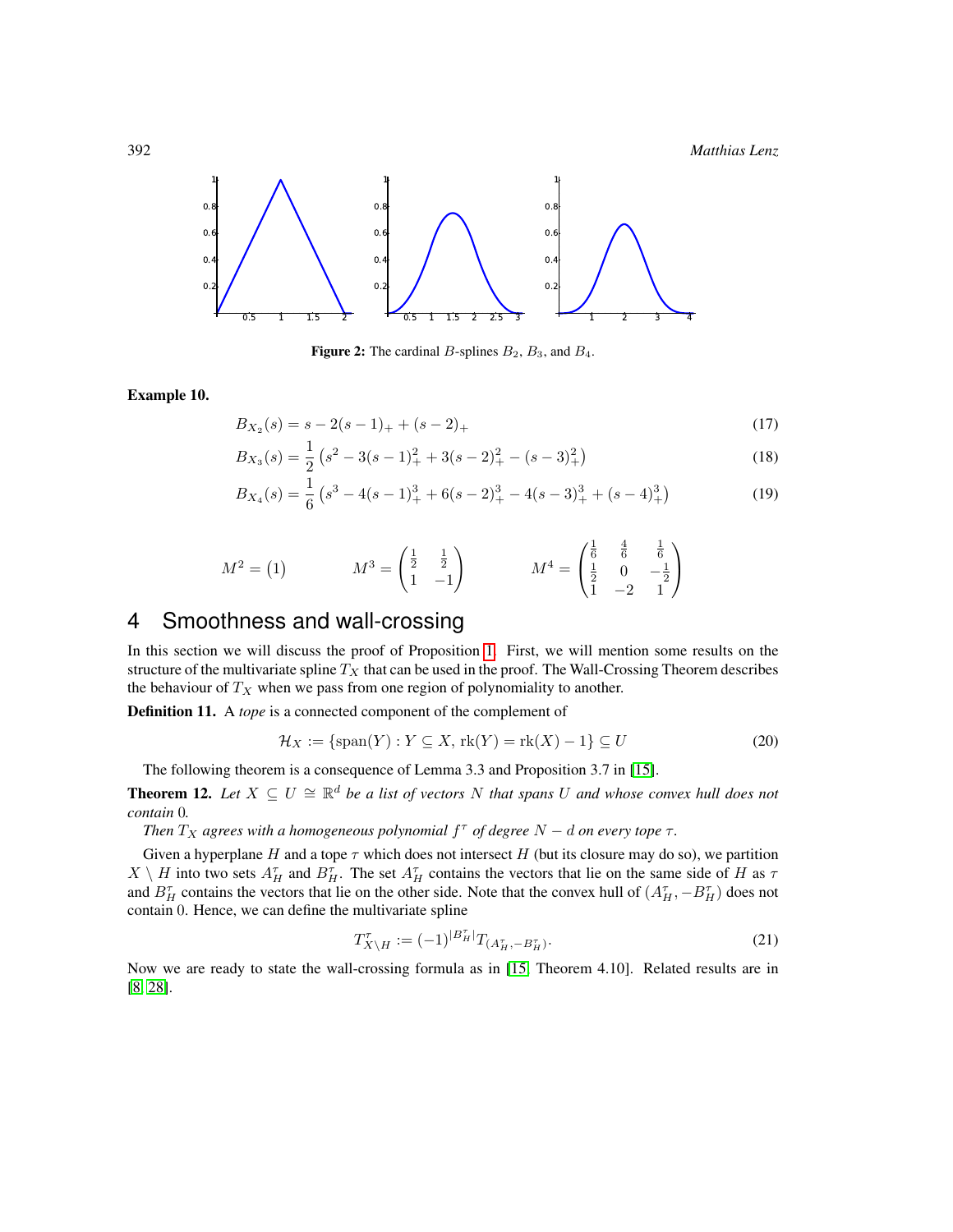**Theorem 13** (Wall-crossing for multivariate splines). Let  $\tau_1$  and  $\tau_2$  be two topes whose closures have an  $r - 1$  *dimensional intersection*  $\tau_{12}$  *that spans a hyperplane H. Then there exists a uniquely determined*  $d$ *istribution*  $f^{\tau_{12}}$  *that is supported on* H *s. t. the difference of the local pieces of*  $T_X$  *in*  $\tau_1$  *and*  $\tau_2$  *is equal to the polynomial*

$$
T_X^{\tau_1} - T_X^{\tau_2} = (T_{X \setminus H}^{\tau_1} - T_{X \setminus H}^{-\tau_1}) * f^{\tau_{12}}.
$$
\n(22)

**Proof of Proposition [1](#page-2-1) (sketch):** Let  $u \in U$ . If  $u \in U \setminus \mathcal{H}_X$ , there is nothing to prove: by Theorem [12,](#page-5-2)  $T_X$  is polynomial in a neighbourhood of u and hence smooth. If  $u \in \mathcal{H}_X$ , u is contained in the closure of at least two topes. We have to show that the derivatives of the polynomial pieces in the topes agree on  $u$ . This can be done using the wall-crossing formula.  $\Box$ 

*Remark* 14. Holtz and Ron conjectured that  $\mathcal{P}_-(X)$  is spanned by polynomials  $p_Y$  where Y runs over all sublists of X s.t.  $X \setminus (Y \cup x)$  has full rank for all  $x \in X$  [\[18,](#page-9-1) Conjecture 6.1]. By formula [\(11\)](#page-3-4), this would have implied Proposition [1.](#page-2-1) However, this conjecture has recently been disproved [\[3\]](#page-8-15).

### <span id="page-6-0"></span>5 Deletion and contraction

In this section we will introduce the operations deletion and contraction which will can be used in an inductive proof of the Main Theorem. We will also state two lemmas about deletion and contraction for box splines and zonotopes.

Let  $x \in X$ . We call the list  $X \setminus x$  the *deletion* of x. The image of  $X \setminus x$  under the canonical projection  $\pi_x : U \to U/\text{span}(x) =: U/x$  is called the *contraction* of x. It is denoted by  $X/x$ .

The projection  $\pi_x$  induces a map  $Sym(\pi_x) : Sym(U) \to Sym(U/x)$ . If we identify  $Sym(U)$  with the polynomial ring  $\mathbb{R}[s_1, \ldots, s_r]$  and  $x = s_r$ , then  $Sym(\pi_x)$  is the map from  $\mathbb{R}[s_1, \ldots, s_r]$  to  $\mathbb{R}[s_1, \ldots, s_{r-1}]$ that sends  $s_r$  to zero and  $s_1, \ldots, s_{r-1}$  to themselves. The space  $\mathcal{P}(X/x)$  is contained in the symmetric algebra  $Sym(U/x)$ .

Since X is totally unimodular,  $\Lambda/x \subseteq U/x$  is a lattice for every  $x \in X$  and  $X/x$  is totally unimodular with respect to this lattice.

The following two lemmas describe the behaviour zonotopes and box splines under deletion and contraction. See Figure [3](#page-7-0) for an illustration of the first lemma.

Lemma 15. *The following map is a bijection:*

$$
\mathcal{Z}_{-}(X) \setminus \mathcal{Z}_{-}(X \setminus x) \to \mathcal{Z}_{-}(X/x) \tag{23}
$$

$$
z \mapsto \bar{z}.\tag{24}
$$

**Lemma 16.** *Let*  $x \in X$ ,  $u \in U$ , and  $\bar{u} = u + \text{span}(x)$  *the coset of* u *in*  $X/x$ *. Then* 

$$
B_{X/x}(\bar{u}) = \int_{\mathbb{R}} B_{X \setminus x}(u + \tau x) d\tau = \sum_{\lambda \in \mathbb{Z}} B_X(u + \lambda x).
$$
 (25)

#### <span id="page-6-1"></span>6 Exact sequences

In this section we will state a result involving deletion and contraction that implies the Main Theorem. We start with a simple observation.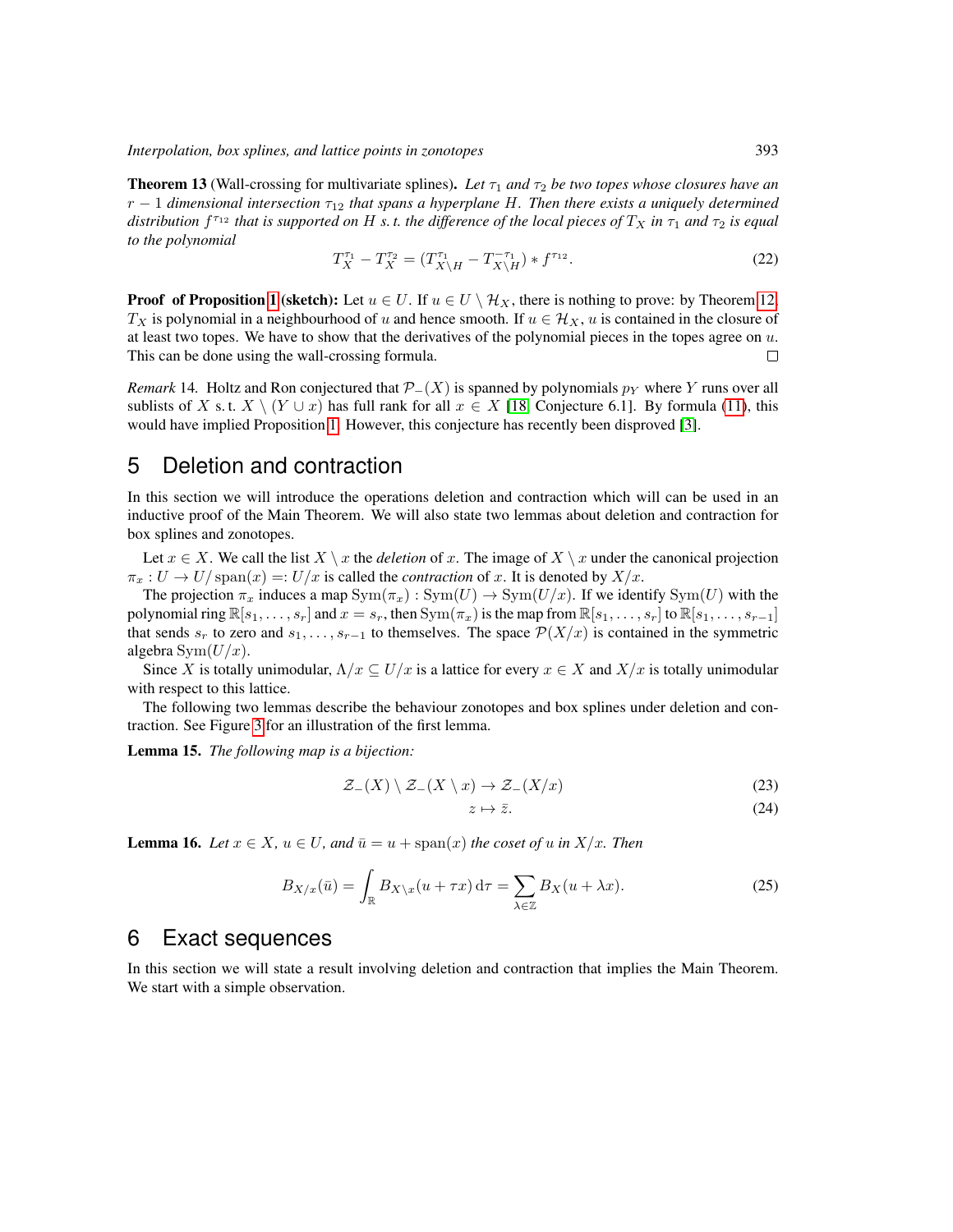394 *Matthias Lenz*



<span id="page-7-0"></span>Figure 3: Deletion and contraction for a zonotope and a function defined on the interior lattice points of the zonotope.

*Remark* 17. If X contains a *coloop*, *i.e.* an element x s.t.  $\text{rk}(X \setminus x) < \text{rk}(X)$ , then  $\mathcal{Z}_-(X) = \emptyset$  and  $\mathcal{P}_-(X) = \{0\}$ . Hence, Theorem [2](#page-2-0) is trivially satisfied.

We will consider the set  $\Xi(X) := \{f : \Lambda \to \mathbb{R} : \text{supp}(f) \subseteq \mathcal{Z}_-(X)\}\$  and the map

$$
\gamma_X : \mathcal{P}_-(X) \to \Xi(X)
$$
  
\n
$$
p \mapsto [\Lambda \ni z \mapsto p(D)B_X(z)]
$$
\n(26)

Note that the Main Theorem is equivalent to  $\gamma_X$  being an isomorphism.

**Proposition 18.** Let  $d \geq 2$  and let  $\Lambda \subseteq U \cong \mathbb{R}^d$  be a lattice. Let  $X \subseteq \Lambda$  be a finite list of vectors *that spans* U *and that is totally unimodular with respect to*  $\Lambda$ . Let  $x \in X$  be a non-zero element s.t.  $rk(X \setminus x) = rk(X)$ .

*Then the following diagram of real vector spaces is commutative, the rows are exact and the vertical maps are isomorphisms:*

$$
0 \longrightarrow \mathcal{P}_{-}(X \setminus x) \xrightarrow{\cdot p_{x}} \mathcal{P}_{-}(X) \xrightarrow{\text{Sym}(\pi_{x})} \mathcal{P}_{-}(X/x) \longrightarrow 0
$$
\n
$$
\downarrow \gamma_{X \setminus x} \qquad \qquad \downarrow \gamma_{X}
$$
\n
$$
0 \longrightarrow \Xi(X \setminus x) \xrightarrow{\nabla_{x}} \Xi(X) \xrightarrow{\Sigma_{x}} \Xi(X/x) \longrightarrow 0
$$
\n
$$
(27)
$$

where 
$$
\nabla_x(f)(z) := f(z) - f(z - x), \tag{28}
$$

$$
\Sigma_x(f)(\bar{z}) := \sum_{x \in \bar{z} \cap \Lambda} f(x) = \sum_{\lambda \in \mathbb{Z}} f(\lambda x + z) \text{ for some } z \in \bar{z}.
$$
 (29)

# 7 Outlook

In a forthcoming paper the Main Theorem will be made more explicit. Namely, in [\[25\]](#page-9-12) polynomials  $f_z \in \mathcal{P}_-(X)$  will be constructed for all  $z \in \mathcal{Z}_-(X)$  s. t.  $f_z(D)B_X$  equals one on z and vanishes elsewhere on  $\mathcal{Z}_-(X)$ . The construction of these polynomials involves Todd operators.

A variant of the Khovanskii-Pukhlikov formula [\[20\]](#page-9-13) that relates the volume and the number of integer points in a smooth polytope is obtained as a corollary.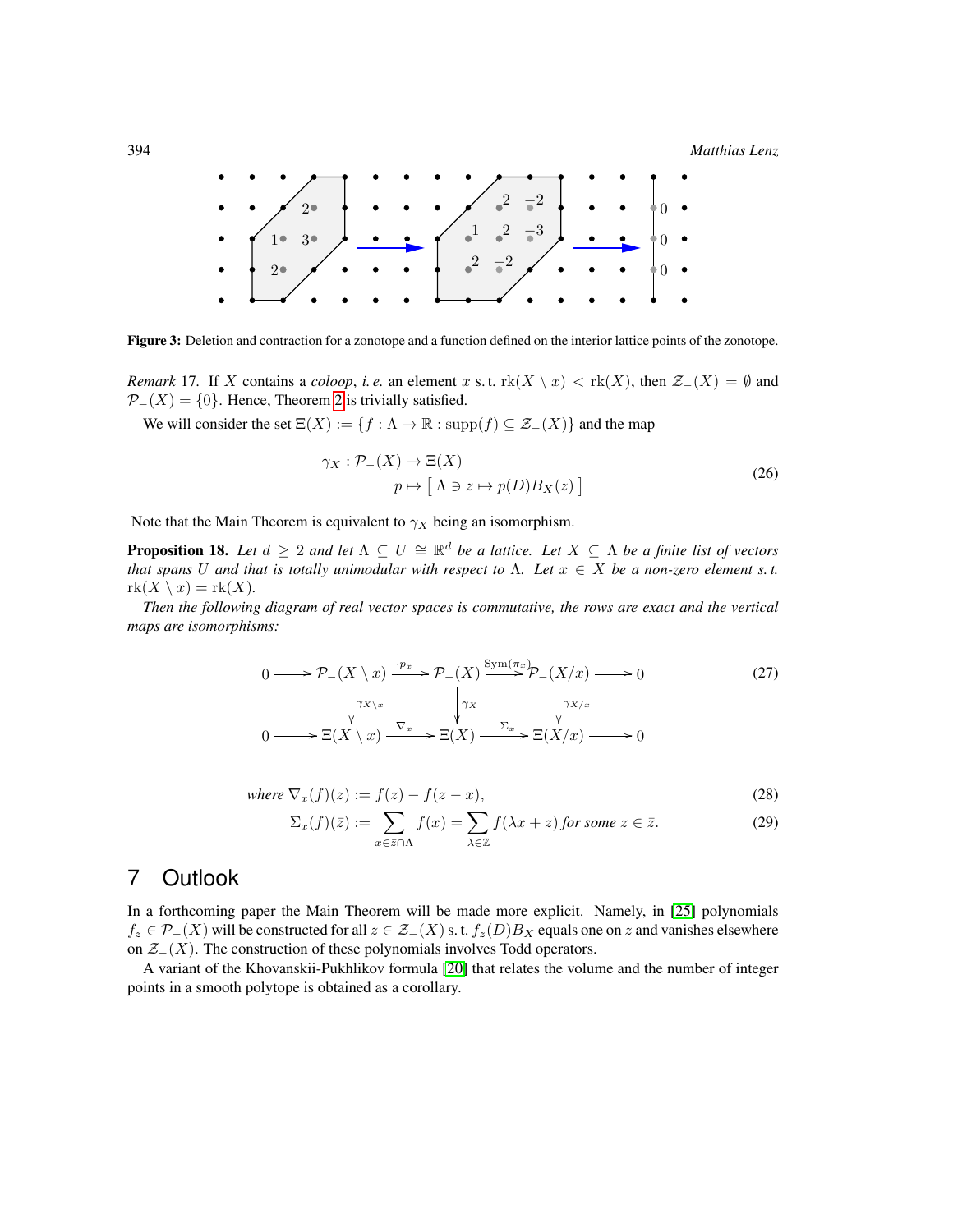### References

- <span id="page-8-4"></span>[1] A. A. Akopyan and A. A. Saakyan, *A system of differential equations that is related to the polynomial class of translates of a box spline*, Mat. Zametki 44 (1988), no. 6, 705–724, 861.
- <span id="page-8-7"></span>[2] Federico Ardila and Alexander Postnikov, *Combinatorics and geometry of power ideals*, Trans. Amer. Math. Soc. 362 (2010), no. 8, 4357–4384.
- <span id="page-8-15"></span>[3] , *Two counterexamples for power ideals of hyperplane arrangements*, 2012, [arXiv:1211.](arXiv:1211.1368) [1368](arXiv:1211.1368), submitted as a corrigendum for [\[2\]](#page-8-7).
- <span id="page-8-8"></span>[4] Andrew Berget, *Products of linear forms and Tutte polynomials*, European J. Combin. 31 (2010), no. 7, 1924–1935.
- <span id="page-8-9"></span>[5] Tom Brylawski, *The broken-circuit complex*, Trans. Amer. Math. Soc. 234 (1977), no. 2, 417–433.
- <span id="page-8-10"></span>[6] Michele D'Adderio and Luca Moci, *Ehrhart polynomial and arithmetic Tutte polynomial*, European J. Combin. 33 (2012), no. 7, 1479 – 1483.
- <span id="page-8-11"></span>[7] Michele D'Adderio and Luca Moci, *Arithmetic matroids, the Tutte polynomial and toric arrangements*, Advances in Mathematics 232 (2013), no. 1, 335–367.
- <span id="page-8-14"></span>[8] Wolfgang Dahmen and Charles A. Micchelli, *The number of solutions to linear Diophantine equations and multivariate splines*, Trans. Amer. Math. Soc. 308 (1988), no. 2, 509–532.
- <span id="page-8-12"></span>[9] Carl de Boor, *Splines as linear combinations of* B*-splines. A survey*, Approximation theory, II (Proc. Internat. Sympos., Univ. Texas, Austin, Tex., 1976), Academic Press, New York, 1976, pp. 1–47.
- <span id="page-8-5"></span>[10] Carl de Boor, Nira Dyn, and Amos Ron, *On two polynomial spaces associated with a box spline*, Pacific J. Math. 147 (1991), no. 2, 249–267.
- <span id="page-8-2"></span>[11] Carl de Boor, Klaus Höllig, and Sherman D. Riemenschneider, *Box splines*, Applied Mathematical Sciences, vol. 98, Springer-Verlag, New York, 1993.
- <span id="page-8-0"></span>[12] Carl de Boor and Amos Ron, *On multivariate polynomial interpolation.*, Constructive Approximation 6 (1990), no. 3, 287–302 (English).
- <span id="page-8-1"></span>[13] , *The least solution for the polynomial interpolation problem*, Math. Z. 210 (1992), no. 3, 347–378.
- <span id="page-8-3"></span>[14] Corrado De Concini and Claudio Procesi, *Topics in hyperplane arrangements, polytopes and boxsplines*, Universitext, Springer, New York, 2011.
- <span id="page-8-13"></span>[15] Corrado De Concini, Claudio Procesi, and Michele Vergne, ` *Vector partition functions and generalized Dahmen and Micchelli spaces*, Transform. Groups 15 (2010), no. 4, 751–773.
- <span id="page-8-6"></span>[16] Nira Dyn and Amos Ron, *Local approximation by certain spaces of exponential polynomials, approximation order of exponential box splines, and related interpolation problems*, Trans. Amer. Math. Soc. **319** (1990), no. 1, 381–403.